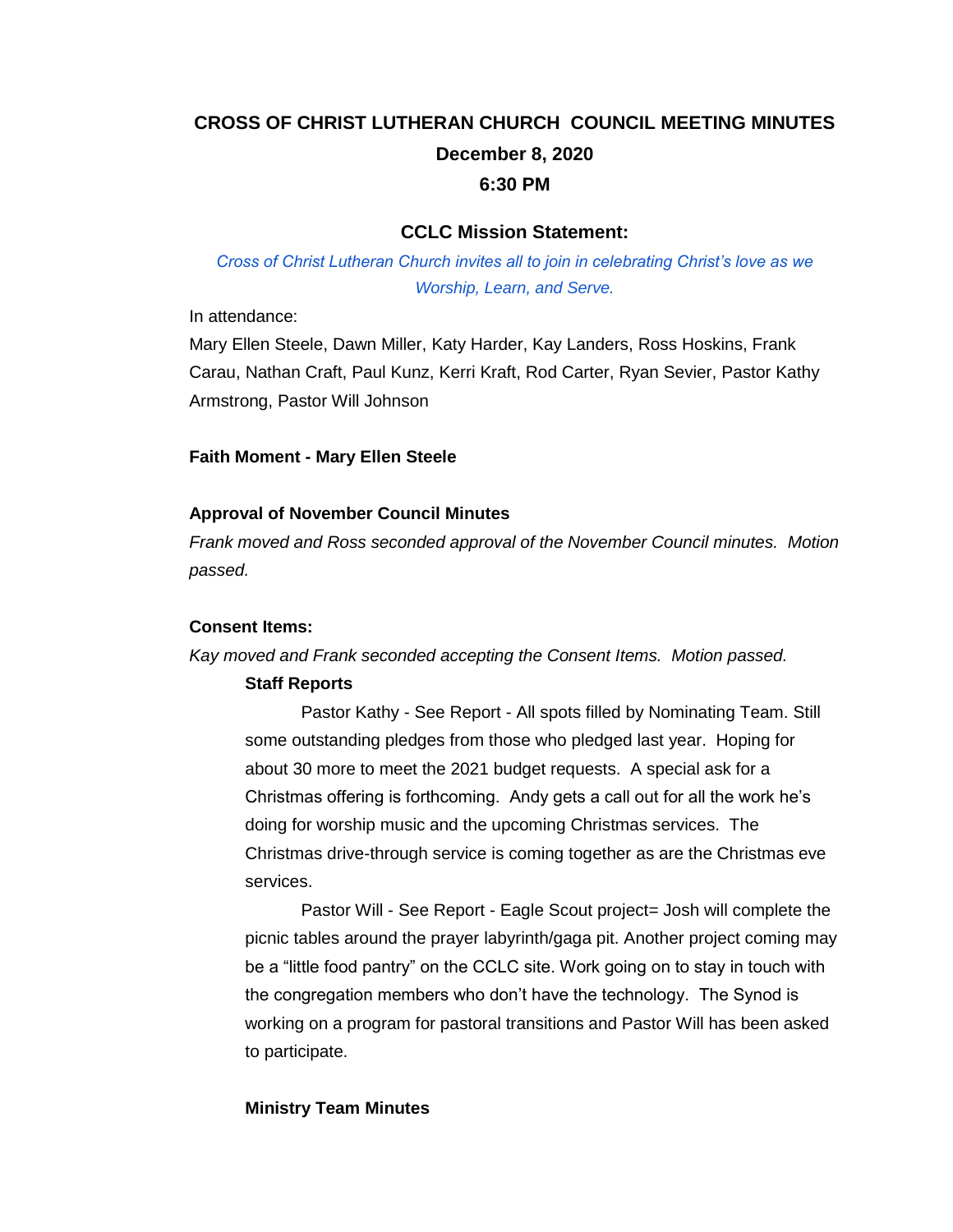Faith Formation (Kerri) - See report

Worship (Paul) - No meeting

Stewardship (Frank) - See Report

Youth (Nathan) -

Outreach (Ross) - See Report - Precious Child gift drive ongoing - we have sponsored 48 thus far and hope to sponsor 60.

Long Range Planning (Mary Ellen) - No Meeting

Evangelism (Kay) - see report

Preschool (Katy) - Preschool is open. This past week was the first day back. Amy is finding that there are quite a number of families in need - a clothing drive is planned. The church still has funds in the COVID relief fund that hopefully will be used to address some of this.

CCMA (Paul) - No meeting

Property (Ryan)- waiting for bids on HVAC/UV option etc.

## **SubTeam Reports**

- Nominating Team: All Places filled
	- VP Lisa Dietz
	- Secretary Mary Peck
	- At Large: Julie Nunns, [Vijay Permeswaran](mailto:vpermeswaran@gmail.com) , Bill Carlisle
	- Youth: Lauren Elvington
	- RMS: Scott & Sandy Elvington
	- Nominating Team; Kathleen Briscoe and Jerry Jaggers
- Finance Team: See Treasurer report
- Safety Task Force On Hold until Building reopens.
- HR Team -
- Tech Team -
- Gift Policy Team

## **UNFINISHED BUSINESS**

- 1. Safe Parking Initiative Pastor Will mentioned that Broomfield is trying to streamline by centralizing requests for parking, etc. Hopefully have a report in January.
- 2. Annual Meeting options see report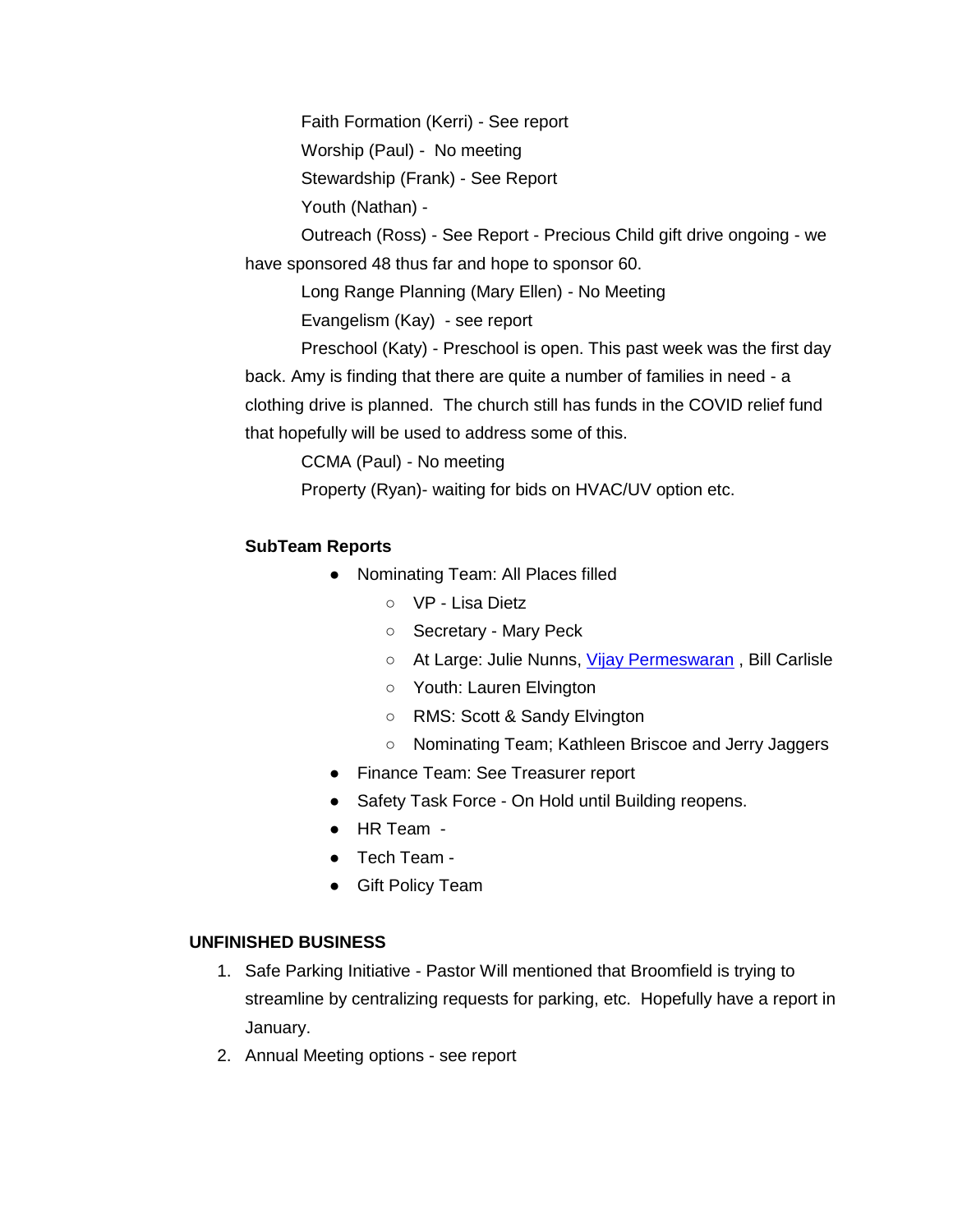Rocky Mountain Synod is allowing CCLC to use their account which allows 500 Zoom participants. Notice about the Annual Meeting will be in the church newsletter including ways to connect (Zoom, phone, etc.). Pastor Kathy noted that the CCLC constitution does not specifically allow digital meetings (nor disallow them) but the State of Colorado does and this therefore allows us to conduct our meeting this way.

The meeting will start at 11:30 AM on February 7 with people being able to join starting at 11:00 AM.

3. Boy Scout Troop 17 Trailer options - haven't been able to contact the insurance carrier therefore no update at this time.

#### **NEW BUSINESS**

1. Budget for 2021

Pledges: thus far received 178 pledges for \$555,232. There are pledges from 2020 which accounted for \$37,500 which were from people who have left the church

- a. We are looking at using some savings for about \$30,000 to help cover necessary budgeted items.
- b. We won't have the Called to More funds for 2021.
- c. We plan that we will receive about \$90,000 from people who haven't pledged but who give.

#### **Treasurer's Report:**

*Kerri moved and Paul seconded acceptance of the Treasurer's Report. Motion passed.*

Monthly Mission, Ministry - see Report

Pledge and Debt Metrics - Worried that there are still 75 pledges that are behind for the year.

Financial Statement - we were about \$3000 behind budget for November (better than previous months); We have collected \$669,000 compared to a budget \$707,000 revenue. Because expenses are less (mostly physical plant, custodial, utilities, etc.), we have a net income of \$14, 270 for the year. We are about \$5000 short of what we received at this time last year. Capital Improvement - Ed Painz has done a great job keeping the physical plant in good shape with bubble gum and duct tape.